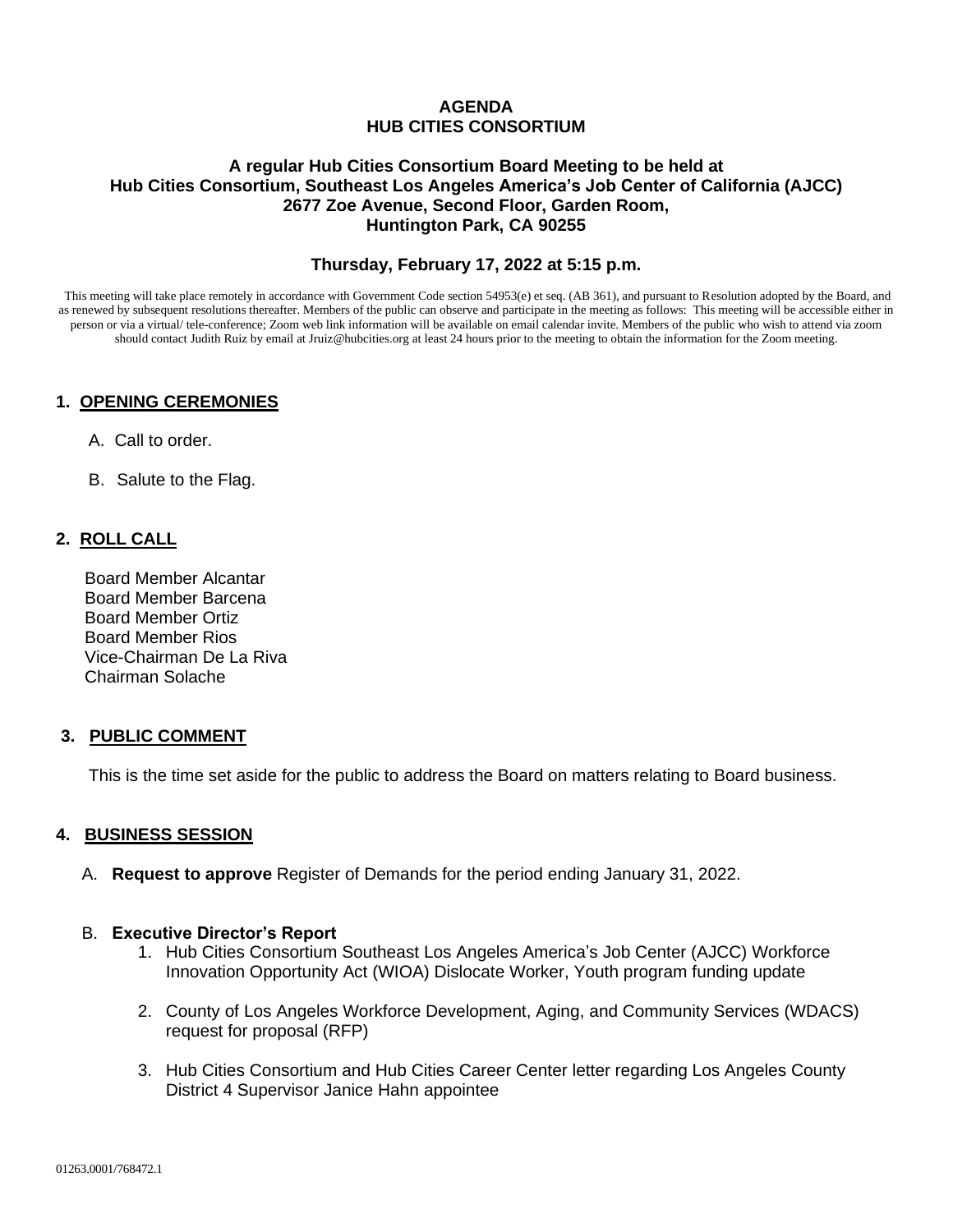AGENDA February 17, 2022 Page 2

- C. **Discussion, request to approve** County of Los Angeles Workforce Development, Aging, and Community Services (WDACS) FY 2021-2022 Hub Cities Consortium Southeast Los Angeles America's Job Center of California (AJCC) contract funding allocation budget and operational plan
- D. **Discussion, request to approve** Hub Cities Consortium and Hub Cities Career Center Resolution regarding Brown Act Compliance for remote meetings following Assembly Bill No. 361.
- E. **Receive and file** Hub Cities Consortium Southeast Los Angeles America's Job Center of America (AJCC) Resource Center Customer Flow Activity Reports.

# **5. CORRESPONDENCE (Receive and File)**

- A. Email dated January 27, 2022 Subject: SPA 7 Community Meeting on January 27, 2022 at 10:00 a.m. informational presentations and flyers.
- B. Letter dated February 1, 2022 Subject: The City of Lynwood Recreation and Community Services Department shares Free Youth Meals for kids and teens ages 1 Years-18 Years. Monday – Friday 3:00 p.m.-4:00 p.m. at the Avalos Community Center and Henning Youth Center informational flyer.
- C. Letter dated February 2, 2022 Subject: The City of Lynwood Recreation & Community Services Department shares Free After School Program Ages: 7-17 Years informational flyer.
- D. Email dated February 7, 2022 Subject: Employment Development Department: California Furthers Efforts to Help Claimants Overpaid Federal Benefits Through No Fault of their Own informational email.
- E. Letter dated February 7, 2022 Subject: The City of Bell Gardens and Latino Equality Alliance host LGBTQ+ and Allies Youth Group every 2<sup>nd</sup> and 4<sup>th</sup> Thursday of each month from 5:00 p.m.-6:30 p.m. informational flyer.
- F. Email dated February 8, 2022 Subject: SELA Collaborative Community Newsletter informational flyers.
- G. Letter dated February 9, 2022 Subject; The City of Huntington Park First Time Homebuyer Program informational session February 10, 2022 5:30 p.m.-6:30 p.m. flyer.
- H. Letter dated February 9, 2022 Subject: Southeast Rio Vista YMCA: Get A Head Start on Education for children ages 0-5 and their caregiver's informational flyer.
- I. Letter dated February 9, 2022 Subject: The City of Cudahy Drive-Thru Covid-19 Testing locations now open Monday-Friday 7:00 a.m.-6:00 p.m. informational flyer.
- J. Email dated February 9, 2022 Subject: iFoster TAY Americorps employment opportunities for Foster Youth ages 18 to 20 informational flyer.
- K. Letter dated February 9, 2022 Subject: Senator Lena A. Gonzalez Free Webinar: Cash for College on February 23, 2022 at 5:30 p.m. informational flyer.